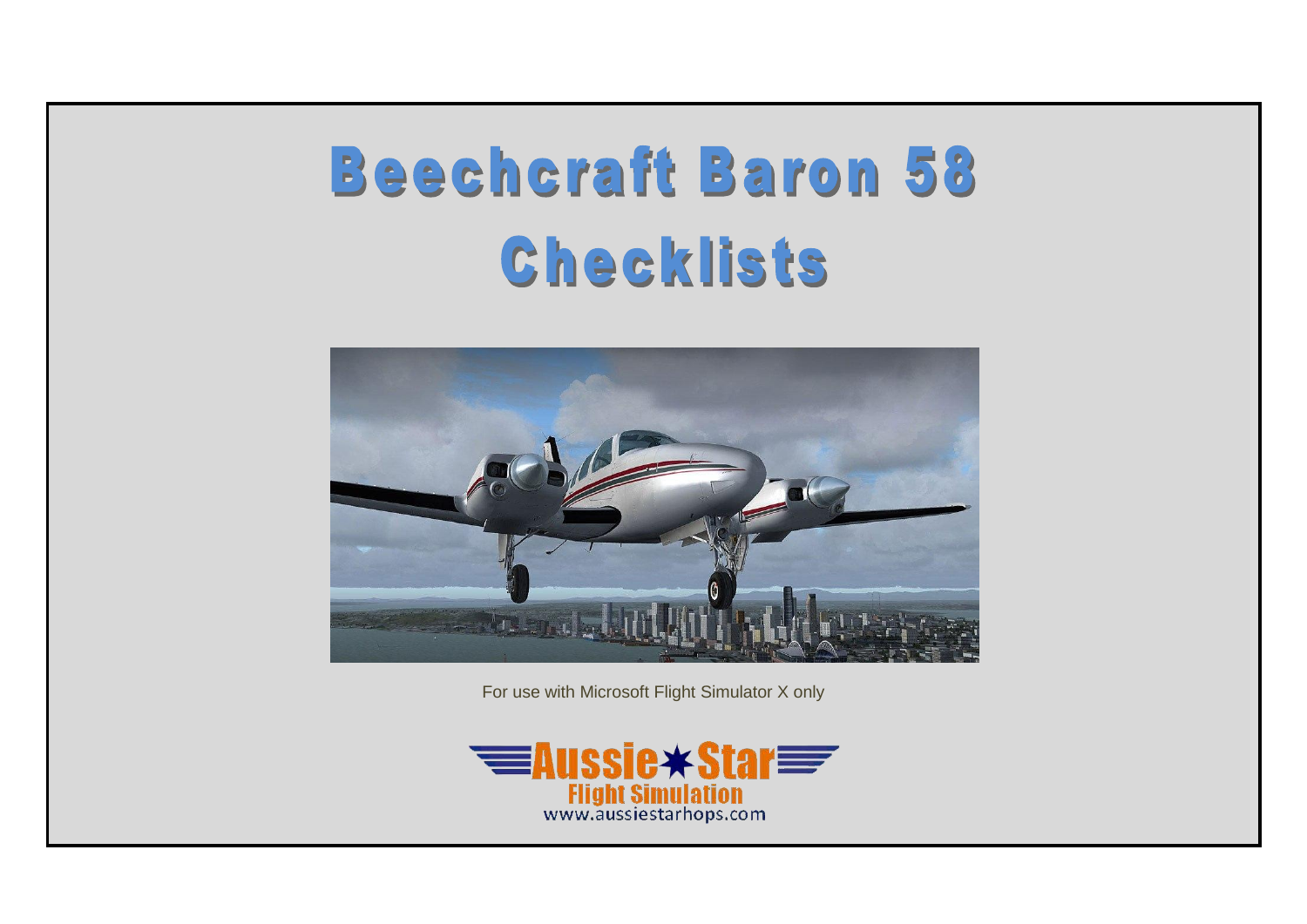#### **1. Pre -Start Checklist**

Parking Brakes SET Throttle **IDLE** Magneto & Engine Start Switches OFF Battery & Alternator Switches OFF Fuel Pump Switches **OFF** Avionics OFF Landing gear Lever CHECK DOWN Cowl Flaps OPEN Flaps UP Propeller HIGH RPM Fuel Flow / Mixture CUTOFF Fuel Selectors ON Battery Switch **ON** Panel Lights **ON** if required Fuel Quantity **CHECK** Flight Controls **CHECK** Avionics Master Switch ON Check Weather (ATIS, Flight Services) **Anti-ice Switches** *Request Clearance* Transponder STANDBY Beacon **ON** 

#### **2. Startup Checklist**

Engine and Propeller Area CLEAR Throttle **FULL** Fuel Flow / Mixture FULL RICH Fuel Boost Pumps HI until fuel flow peaks, then OFF Throttle **IDLE**, cracked Right Magneto & Engine Start Switch START (hold until engine starts) Right Oil Pressure CHECK 10psi Right Alternator ON Right Alternator Annunciator CHECK EXTINGUISHED Repeat for left engine Loadmeter / Voltmeter CHECK for CHARGE

Propeller Synchrophaser ON

TEST/CHECK

#### **3. Before Taxi Checklist**

Nav Lights ON Taxi Lights 0N<br>Heading Indicator / Altimeter 5ET Heading Indicator / Altimeter Instruments NORMAL OPERATIONS Radios & Avionics CHECKED and SET Autopilot SET and OFF F/D ON

#### **4. Taxi Checklist**

Parking Brake<br>Taxi to assigned runway SPEED Max. 20 knots Taxi to assigned runway Brakes CHECK during taxi Artificial Horizon ERECT during turns

#### **5. Before Takeoff Checklist**

Parking brake SET Fuel Quantity **CHECK** Cowl Flaps CHECK OPEN Throttle IDLE Propeller HIGH RPM Fuel Flow / Mixture FULL RICH Elevator Trim SET for takeoff Flaps CHECK UP Flight Controls **FREE AND CORRECT** Radios & Avionics SET Landing Lights ON Taxi Lights OFF Engine Instruments CHECK (in the green) Strobe Light **ON** Pitot Heat ON Anti Transponder **ON** *Request Takeoff Clearance.*

Directional Gyro PROPER IND. During turns Turn Coordinator PROPER IND. During turns

AS REQUIRED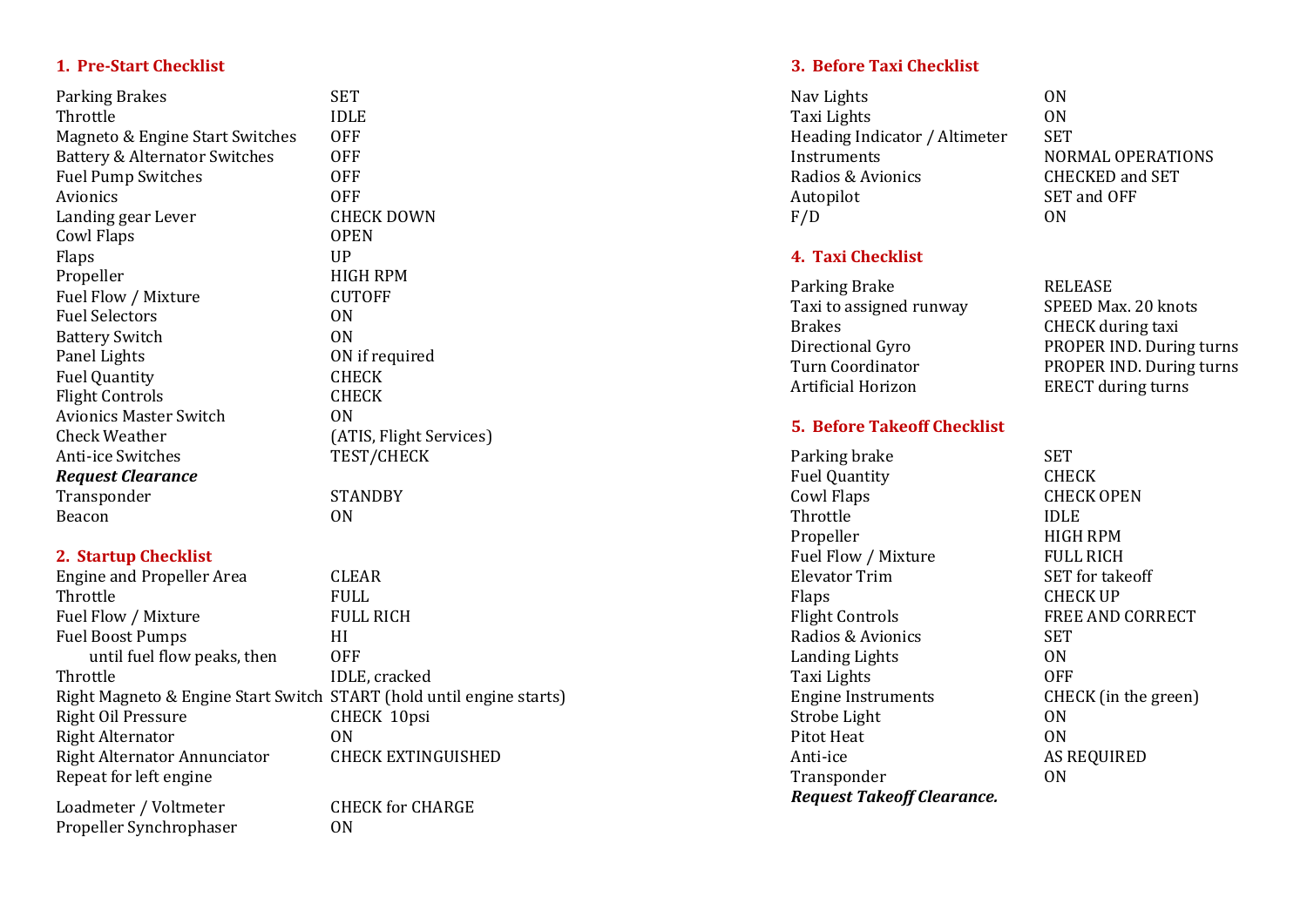#### **6. Takeoff Checklist**

Smooth increase thrust to FULL Brakes RELEASED V1= 85 KIAS (decision) Vr= 90 KIAS (rotate) Pitch 10 DEGREES UP At Positive Rate of Climb Touch Brakes<br>Landing Gear RETRACT Landing Gear<br>Trim for climb to maintain Annunciator Lights CHECK OFF Engine Instruments CHECK

#### **7. Climb -out Checklist**

Throttle FULL Autopilot CHECK and SET Landing Lights OFF Fuel Flow / Mixture AS REQUIRED Cowl Flaps AS REQUIRED Engine Instruments MONITOR *ATC AS REQUIRED*

#### **8. Cruise Checklist**

Fuel Flow / Mixture AS REQUIRED Engine+Instruments CHECK Cowl Flaps CLOSED Fuel Quantity **CHECK** Radios TUNED and SET Autopilot CHECK and SET Lights As required Annunciator Lights CHECK OFF Engine Instruments CHECK

Accelerate to cruise speed 6000 ft 180 KIAS 2350 RPM 23" 9000 ft 160 KIAS 2350 RPM 20" Engine Temperatures STABILIZE at cruse cond.

**9. Descent Checklist**

ATIS/Airport Information CHECK<br>Altimeter CHECK Altimeter Radios SET Descent Speed 170 KIAS 2350 RPM 18" Fuel Flow / Mixture AS REQUIRED Descent Rate  $-700$  fpm Flaps CHECK UP Landing Gear CHECK UP Fuel Balance **CHECK** Cowl Flaps CHECK CLOSED Check Weather (ATIS, Flight Services)

#### **10 . Approach Checklist**

#### *Localizer Level Flight:*

Landing Lights ON Anti Fuel Boost Pumps LO Fuel Flow / Mixture FULL RICH<br>Speed: Establish 145 KIAS Flaps SET APPR Speed: Establish 120 KIAS 2350 RPM 18" Landing gear **DOWN** Turning towards rwy: Set flaps DOWN Propeller HIGH RPM

### *Final Glideslope Descent:*

Speed: Establish Parking Brake **VERIFY OFF** 

AS REQUIRED

100 KIAS 15"

145 KIAS 2350 RPM 18"

## **11. Landing Checklist**

Autopilot OFF Landing Speed 95 KIAS

Landing Gear **CHECK DOWN, 3 GREEN** Touchdown MAIN WHEELS FIRST Landing Roll **LOWER NOSE WHEEL** 

Airspeed 130 KIAS 2500 RPM 21"

105 KIAS 2700 RPM 21"